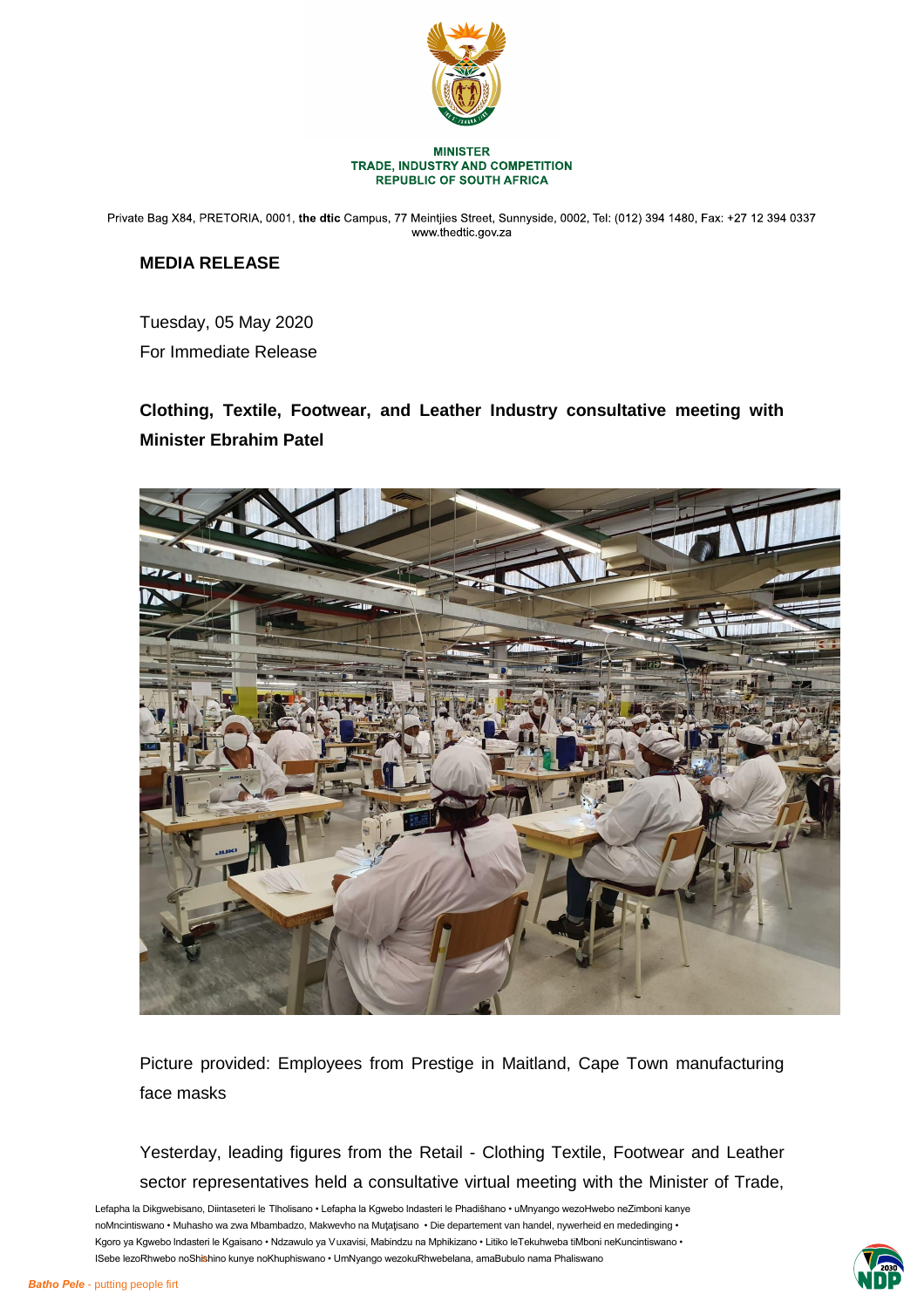

Private Bag X84, PRETORIA, 0001, the dtic Campus, 77 Meintjies Street, Sunnyside, 0002, Tel: (012) 394 1480, Fax: +27 12 394 0337 www.thedtic.gov.za

Industry, and Competition (the dtic), Mr Ebrahim Patel, to review the readiness of shops and factories for the new Level 4 alert level. The meeting agreed to develop a common framework on implementation of Covid-ready workplaces that can serve as a guide for the industry.

The recent move from the hard lockdown to Level Four has seen greater parts of the retail and manufacturing value chain open up.

Starting 1 May, clothing and footwear retailers started opening for customers buying winter and children's apparel and footwear. This is the first time that dedicated clothing and footwear retailers have opened since the lockdown started on 26 March 2020.

Level 4 also enables manufacturers to begin manufacturing with at least 30% normal employment for all clothing, textile, footwear and leather goods; up to 50% for winter goods; and up to 100% for children's and baby clothes, and personal protective equipment like face masks.

Retail CEOs provided the meeting with feedback on the reopening of stores and measures they have taken to manage the return to work.

Mr. Anthony Thunström, the Foschini Group's CEO and chair of the National Clothing Retail Federation (NCRF) welcomed the move to reopen clothing retail stores and noted the value of close collaboration between Government and industry. He noted that "without your help and your department's efforts this would not have been possible…we have to balance to keep South Africa healthy, while at the same time allowing some much-needed economic activity…and we are happy to adopt the additional occupational health and safety requirements".

During the meeting, the Minister, retail CEOs, manufacturers and labour representatives engaged on matters that could be covered in the framework agreement for the industry to protect employees in manufacturing and retail, as well as customers in retail stores well.

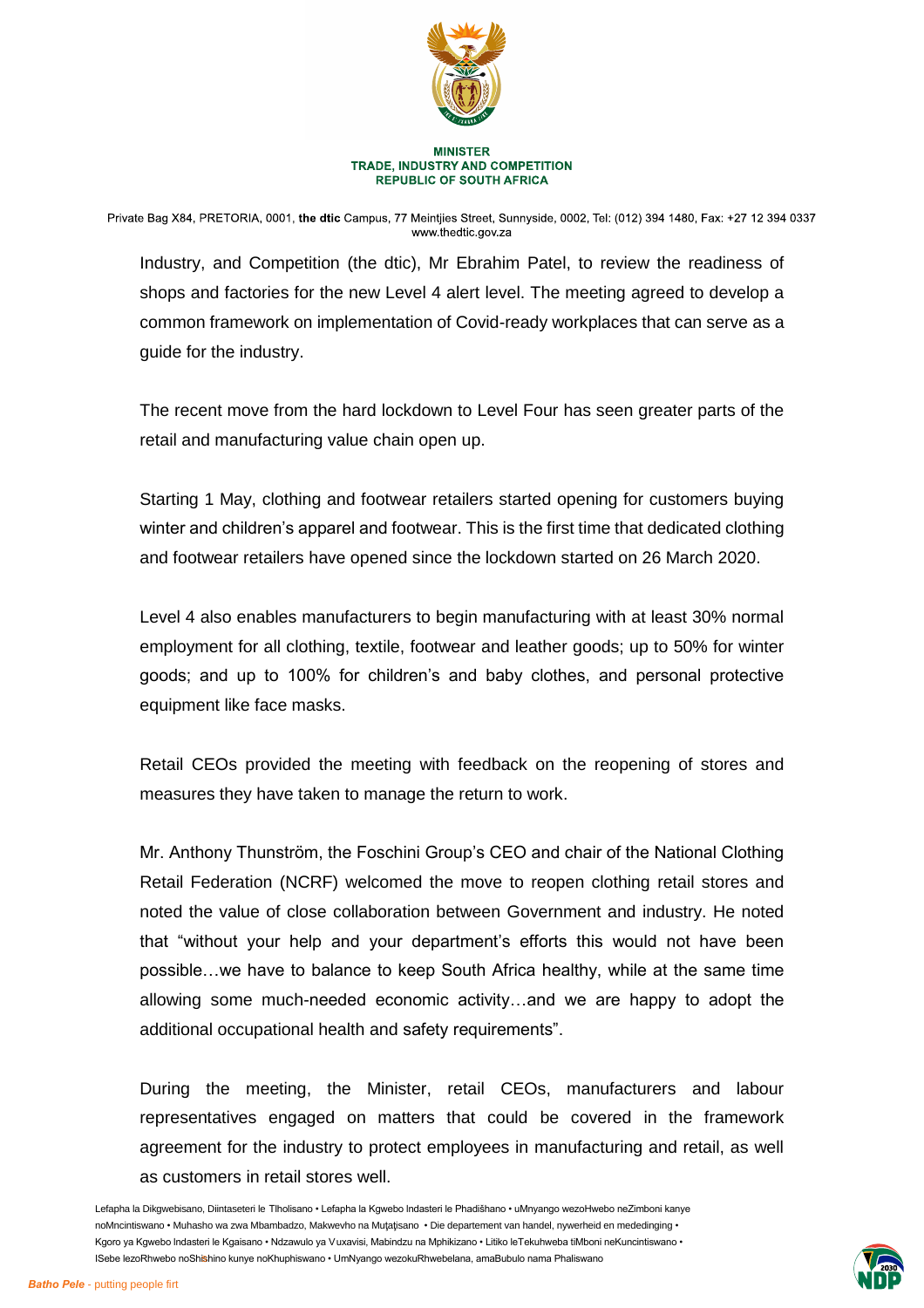

Private Bag X84, PRETORIA, 0001, the dtic Campus, 77 Meintjies Street, Sunnyside, 0002, Tel: (012) 394 1480, Fax: +27 12 394 0337 www.thedtic.gov.za

"The spirit of collaboration within the NCRF is to support government's initiatives. The terms of all back-to-work protocols starts with us…We [Retailers] are a big employer of people, so if we take care of our workforce in support of government's initiatives then we should also identify how to communicate to our customers the same health and safety protocols…we have capabilities to also support our customer to implement government's initiatives, " Ms. Zyda Rylands, CEO of Woolworths SA stated at the meeting.

The Apparel and Textile Association of SA's (ATASA) deputy chairperson, Mr. Herman Pillay, emphasised that "as industry we should look into supporting more of government's response efforts in our workplaces. We can look at unoccupied spaces within our buildings to see if we can work with local health departments to assist government's Covid-19 response measures, such as testing".

"The localisation efforts in support of the demand for PPE has added viability for our local industries and has been a saving grace to many", said Graham Choice, chairperson of the South African Apparel Association (SAAA).

The industry now has more than 350 manufacturers who have said they are ready to produce cloth face-masks, ranging from micro-enterprises employing a few people, to SMEs and larger firms.

Proposals were heard on the phasing in of shift workers, social distancing for employees and customers and other necessary health protocols, to avoid a sudden increase in the spread of COVID-19 now that more parts of the retail and manufacturing are opening up.

Government provided details of the risks factors taken into account in the different alert levels and what could be done to reduce risks, enabling the economy to move more rapidly to Level 3 and below. The key, Minister Patel noted, was greater levels of testing, together with improved social distancing and health protocol measures.

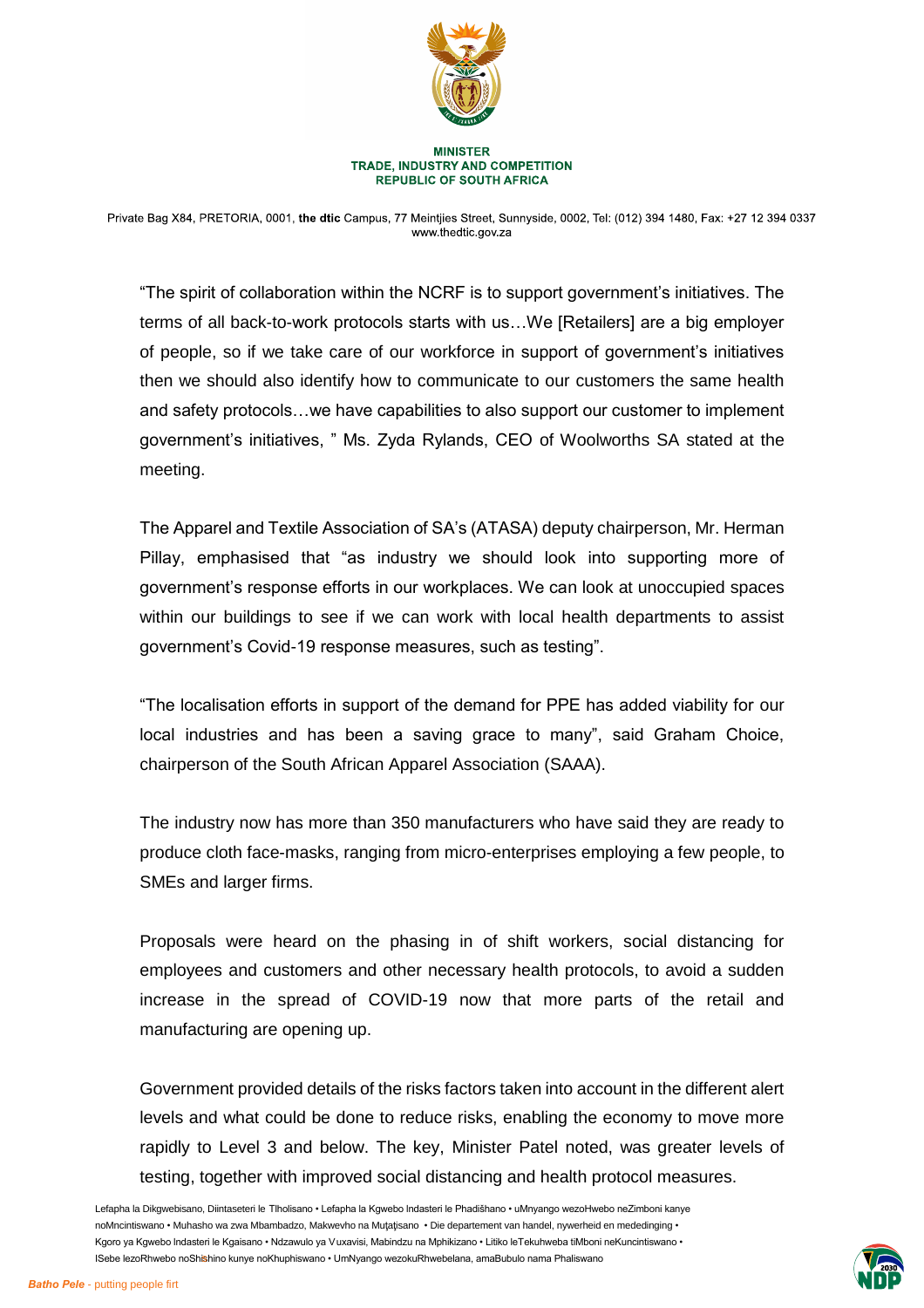

Private Bag X84, PRETORIA, 0001, the dtic Campus, 77 Meintjies Street, Sunnyside, 0002, Tel: (012) 394 1480, Fax: +27 12 394 0337 www.thedtic.gov.za

"As we navigate the uncharted terrain of the Covid-19 reality, it will take our collective efforts to ensure we reduce risks of infection while we reopen our economy and adjust to our new normal," said Minister Patel.

"We are facing an unprecedented disruption of lives and economic well-being. That challenge of Covid-19 demands acute and targeted measures to safeguard all of us. The public, private and civil society sectors need to work together to ensure our society's safety, particularly in a phase of reopening more economic sectors," Minister Ebrahim Patel noted at the meeting.

"Our society is truly remarkable. South Africans are heeding the call to make our own products and buy our own products – in the effort to heal our society from Covid-19 impacts," he said.

Union leader Mr. Andre Kriel told the meeting that "the period of the lockdown has been extremely, extremely tough on workers. Despite that we want to make it clear that as workers and the trade union we support fully what government has introduced. This is a fair balance between dealing with health risks and getting workers back to work".

The CTFL sector representatives also agreed to form a working group to provide policy inputs and practical evaluations to government as we navigate the Covid-19 terrain.

Details of the R-CTFL COVID-19 framework will be released in the coming days.

### **List of participants**

|  | <b>Retail Companies</b> | <b>Manufacturing</b> | <b>Organised Labour</b> |
|--|-------------------------|----------------------|-------------------------|
|--|-------------------------|----------------------|-------------------------|